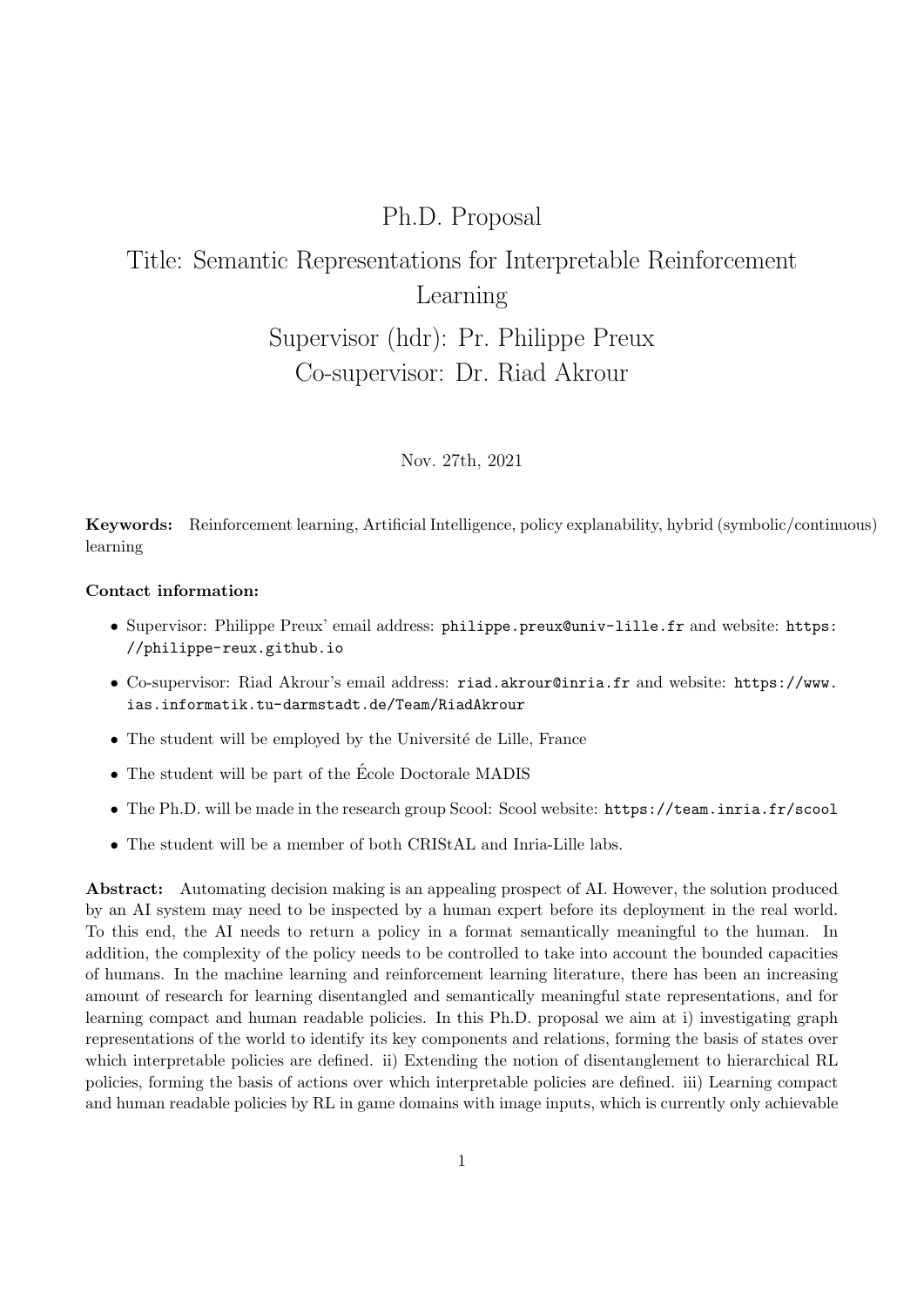by non-interpretable RL methods. The scope of the research is predominantly algorithmic and will be evaluated on game domains, but we discuss the potential impact of our proposal on robotics research and applications such as agriculture and health, in which our team is invested through various on-going projects.

#### $\mathbf 1$ Context and related work

Intelligent agents will assist, sometimes, replace humans on a growing number of tasks such as drug discovery or crop harvesting. The challenge of these applications is the diversity of scenarios they present. Diversity that a computer program can only cope with if it is able to self-improve from data. Reinforcement learning (RL) is one such framework capable of learning sequential decision making policies by interacting with an environment. RL has had several achievements, notably in game domains. However, a wider application of RL to real world problems is held back in many cases by: (P1) the reliance of RL on blackbox models that are hard to interpret. Whereas in some applications, it might be desirable for the AI to return a policy in a human readable format to be able to understand it, predict its behavior or assess its safety. (P2) The performance of these models collapses when changes, considered insignificant for humans, are introduced in the environment. As such, even if current algorithms are able to self-improve from data, they often learn overly specialized models that do not generalize to slightly different datasets, as demonstrated for example in game domains [4]. We propose to study these two specific limitations jointly because we think they have a common solution: to learn a semantic representation of the AI's environment. This semantic representation will allow to i) express the learned policy in an abstract and compact manner more amenable to human inspection, ii) disentangle independent components of the environment to obtain representations robust to partial changes in the data. Interpretable RL and disentangled representations are active research areas that are briefly summarized in the following.

**Interpretable RL.** There are two main ways of achieving interpretability in RL: i) learning a blackbox policy (e.g. a neural network) and making it interpretable post-hoc [10, 3, 7], by imitation learning of a more interpretable structure (e.g. a small decision tree) or ii) by learning an interpretable policy from scratch [6, 2]. We first note that in both lines of research, one of the biggest technical challenge of interpretable RL is the omnipresence of discrete components in the parameterization of interpretable policies, such that one would be hard pressed to find a work that does not use a discrete optimizer on top of a gradient descent one to learn these policies. Secondly, interpretability of the policy is often associated to a constraint on the representational power of the underlying model. As such, there is an inherent trade-off between the performance of the policy and its interpretability. However, the optimal policy in a restricted policy class might need to follow a vastly different strategy than that of a richer class. Finding these different strategies can only be achieved using RL instead of imitation learning. Unfortunately, learning an interpretable policy with RL is significantly more challenging (need to interweave discrete optimization with RL that is sufficiently challenging on its own) and was not demonstrated on environments with complex inputs such as images.

**Disentangled representations.** They aim at learning latent representations of the data that have a factorized distribution [5]. The factorized nature encodes the intuitive notion that the true generative model of a given data type, e.g. images, is a product of independent factors such as object shape, position, texture, viewpoint and so on. Despite the popularity of disentanglement as a research field, it is argued in [8] that the problem itself is ill-posed, save for when domain specific assumptions are made on the data types and models. In this thesis, we will focus on multi-object images generated by computer games, that are also widespread RL benchmarks. Specifically, the representation learning part will leverage recent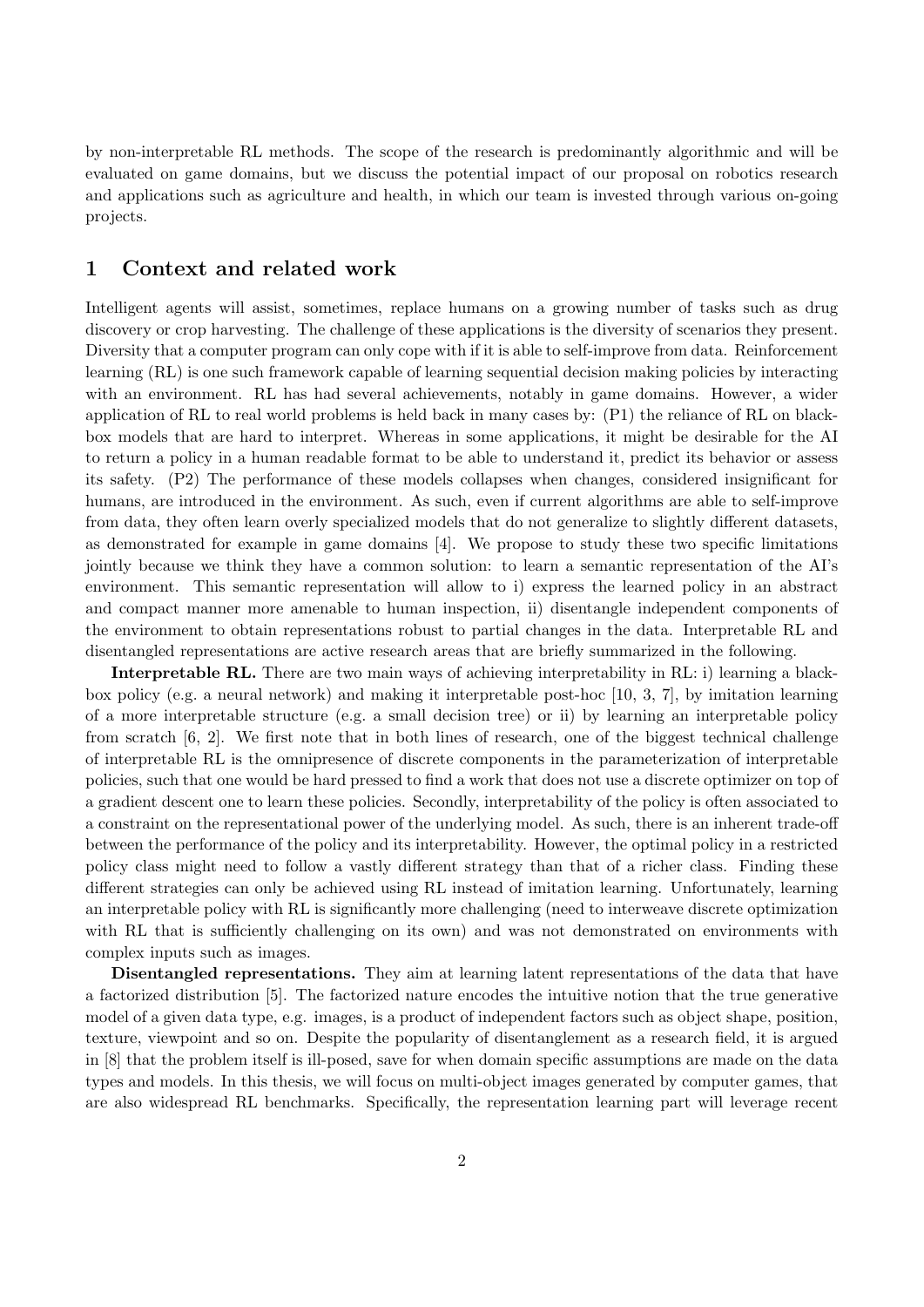models [9, 11] that disentangle the different objects in a game image, and for each object disentangles its spatial information and color from its shape. We are also currently investigating similar models in the context of image-based RL benchmarks. These disentangled factors of the representation have a clear meaning for humans and are as such relevant for interpretable RL. Another important property of these representations is that shapes are encoded using a fixed size codebook through a clustering method. Uniquely identifying objects in a self-supervised way will serve as a perfect basis for extending their semantic representation with RL specific properties.

#### $\overline{2}$ Research goals and impact

There are three main research goals in the project. i) Extend the existing object-centric semantic representations to incorporate additional properties meaningful to a sequential decision making task. ii) Extend the notion of disentanglement to (hierarchical) RL by learning sub-policies that can independently alter one factor of variation at a time. iii) Learn compact human readable policies by RL in game domains with image inputs.

G1) Key component identification in RL. Leveraging previously mentioned work in disentangled representations, we are able to uniquely identify objects in an image. These objects will be seen as vertices in a graph. In the context of RL, we will be interested in learning two types of dynamic graphs<sup>1</sup>: one modeling the transition function and one modeling the reward function. Edges in these graphs express functional dependencies. For example, the transition function's dynamic graph in the Pong Atari game will have an edge between the ball and the player's pad before they collide to express that the ball's next state will depend on its current state and the state of the pad—and nothing else. Modelling the transition and reward functions is typically useful in the context of model-based RL but this research topic is orthogonal to this proposal. The use of these graphs in the context of interpretable RL is twofold. First, it allows to filter out components that do not impact future rewards (either directly or indirectly). For instance the score in Pong is indicative of past rewards but influences neither the immediate future rewards nor the state of elements that do impact future rewards. Secondly, it helps the identification of components that interact with each others and under which conditions they do so. Identifying these key components and key relations between them will greatly reduce the (typically combinatorial) search space of interpretable policies. Their discrete optimization becomes suddenly tractable for some tasks.

G2) Disentanglement in the state-action space. Current interpretable policy structures provide a transparent relation between states and actions—expressed by decision trees, symbolic mathematical equations or proximity to a set of prototypical situations—but this might not be enough to understand the strategy followed by the AI. One workaround is for these policies to produce more abstract actions, in the form of sub-goals, that better explain the intent of the AI at a given state. Autonomously finding relevant sub-goals has been a long lasting research topic in hierarchical RL. We propose to leverage the learned disentangled representation of the state to learn 'disentangled sub-policies': sub-policies that are able to change a given disentangled feature of a state while minimally changing the rest. The main interest of these sub-policies is that because they only affect one part of the representation, they can easily be chained to reach any target representation that requires alteration of multiple parts of the current representation. Of course, sometimes the absolute value of a feature (e.g. position of a ball in Pong) is less important than its relative value w.r.t. a set of other features (e.g. the position of the ball w.r.t. the position of the player's pad). Thus, more generally we want sub-policies that are able to bring a subset of features to a target sub-goal while minimally altering the rest of the state representation. By having to consider

<sup>&</sup>lt;sup>1</sup>Dynamic graph here means that the edges between vertices may change at every time-step.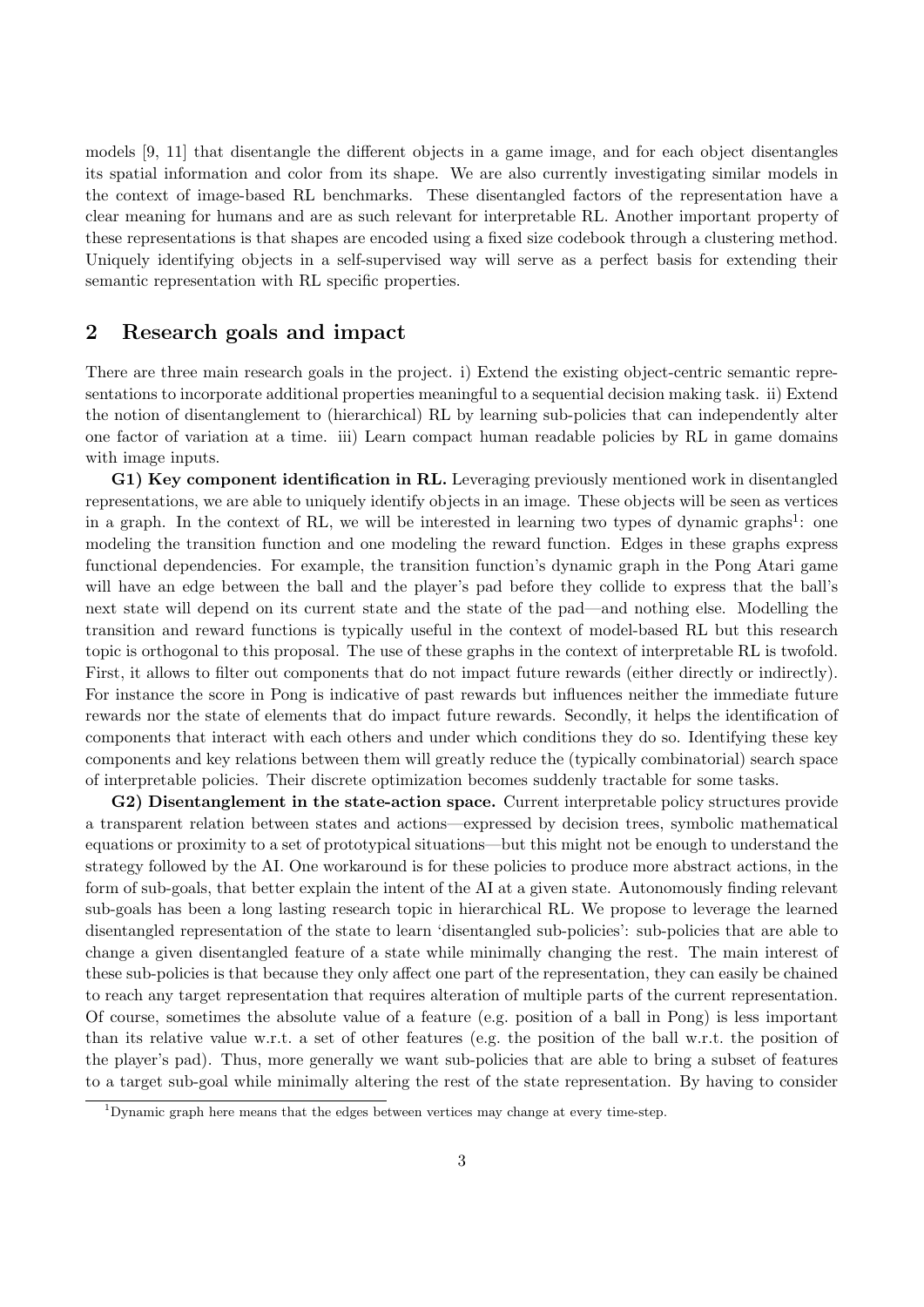combinations of features, the amount of sub-goals can become prohibitively large but we can leverage the set of key components and key relations as defined in G1 to prioritize these sub-problems.

G3) Learning compact interpretable policies from visual states. Having decomposed the state into a set of independent factors (G1), and having discovered a set of sub-goals and learned their associated policy  $(G2)$  the ultimate goal of this proposal is to develop an RL algorithm that takes as input a policy complexity parameter  $K$ —e.g. the maximum depth or number of nodes in a decision tree, the maximum number of prototypical situations to consider and so on—and returns the best policy in the given policy class. Advances compared to existing literature would be i) the ability to express the policy in terms of key relational attributes, instead of their absolute values, which will yield more compact and more general policies—addressing P1 and P2 respectively. ii) the ability to express policies in terms of intentions instead of low level actions which improves interpretability of the policy  $(P1)$  iii) the ability to scale to more complex visual inputs.

**Impact.** An algorithm returning interpretable policies can increase the adoption of RL by the industry. First, insights into an AI generated solution replacing a hand-coded one could be highly appreciated in an industrial context. Secondly, prior work has demonstrated that these simpler policies are amenable to stability analyses, at least when a model of the environment is known [3, 6], which can be critical in some industrial settings. Beyond the industry, this proposal can impact the research community: research on G1 could benefit the model-based RL community while research for G2 addresses long standing problems in the hierarchical RL community. The considered game domains in this proposal have 2D image inputs with fixed viewpoints. Extending our research to 3D scenes could reach robotics communities such as those focused on object manipulation.

#### 3 Methodology and evaluation

The bulk of the research in this project will be conducted within the RL framework. While the policy structure is expected to have a simple form, internal models used by the algorithm can be arbitrarily complex and expressive. As such, we propose to cast the interpretable RL algorithm in the approximate policy iteration mold, with separate models for the policy and (a typically neural-based model) for the Q-function. For the representation learning part, the Ph.D. candidate is expected to at least have an affinity with computer vision and willingness to delve into its basic modules such as convolutional layers, attention modules and spatial transformers. For G1, the use of graph neural networks appears to be an appropriate choice. However, in our case the graph structure is unknown and uncovering it is in fact the main goal of G1. This is a challenging optimization problem—typically addressed using RL/random search methods such as REINFORCE—that is exacerbated in our case by the fact that the structure is dynamic. Overall, while the research goals give the impression that they can be solved in a sequential manner, in practice we expect the biggest challenge to be that of most RL approaches: the absence of i.i.d. data. Instead, model learning has to be mixed in with data collection making it harder to tackle our research goals in isolation on the Atari testbed. This challenge will be addressed by introducing an additional complementary task that focuses on only a subset of the research goals, as detailed below.

**Evaluation.** In addition to Atari games, we will consider the task of learning interpretable policies for the Rubik's cube puzzle. Rubik's cube was solved recently using search and deep RL methods [1] but it has interesting additional properties in the context of this proposal. First, there are known solutions for solving the puzzle from any initial configuration. These solutions are compact, human readable and can be easily memorized. They thus provide a perfect example of policy structures the AI should strive to autonomously learn and return. Secondly, a key aspect for solving the Rubik's cube is a set of action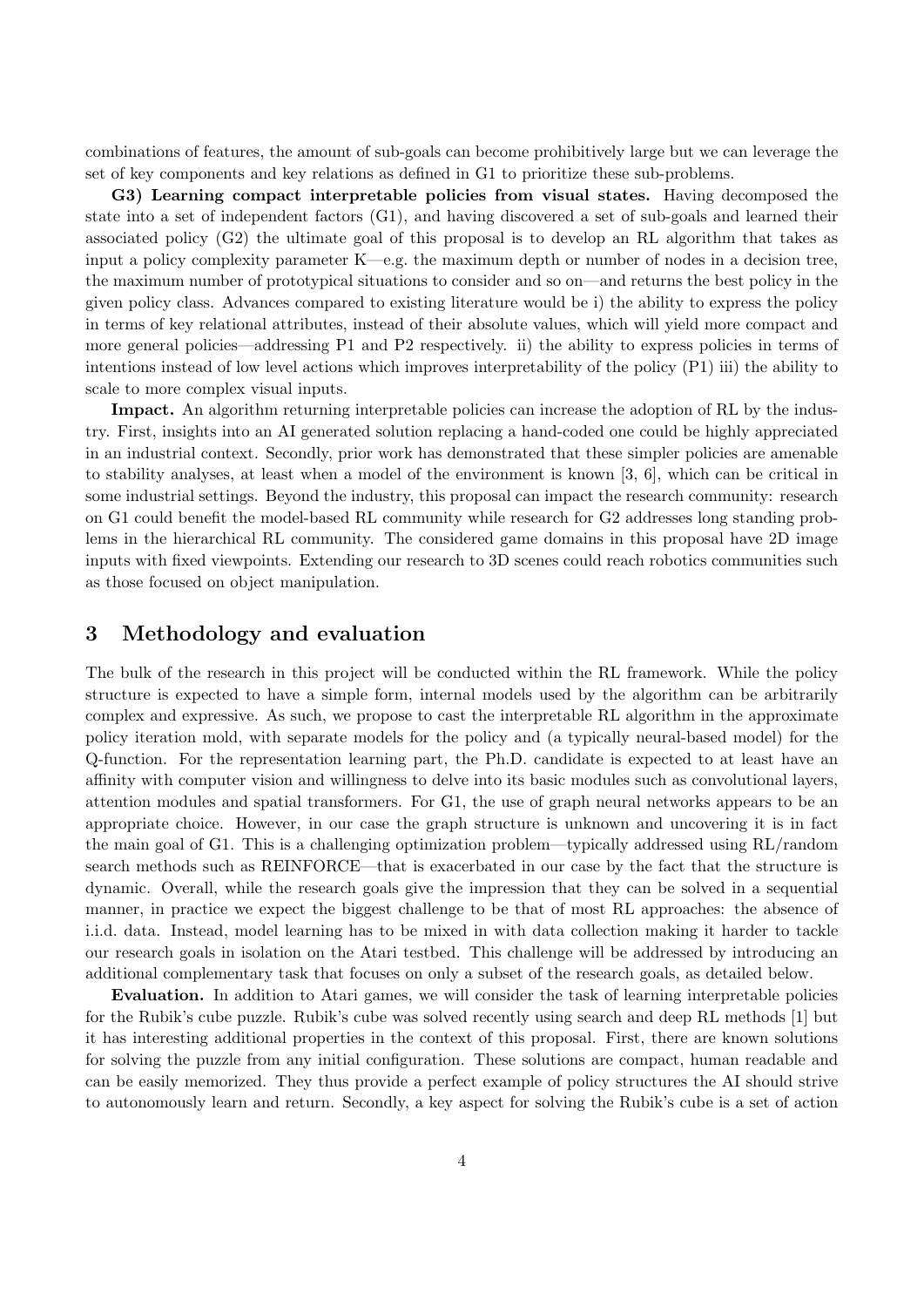sequences (i.e. sub-policies) that can swap the position of some of the smaller cubes while leaving the remaining ones in place. This aligns well with the goals in G2 and the idea of finding 'disentangled sub-policies'. Finally, we can use the RL environment for the Rubik's cube developed by our team to access the full state information instead of learning from images. Overall, Rubik's cube is thus a good testbed to make progress specifically on G2, then on G3. On the other hand while some Atari games require complex chaining of skills, others like Pong are much simpler (e.g. a reasonable policy would be to simply keep the ball and the player's pad at the same height) and can be used to focus on G1 and G3.

In terms of evaluation metrics, progress on P1 (interpretability) will be ideally measured through user studies. If it is not possible to do so, or as a complementary metric, it is possible to use objective metrics when comparing interpretable policies of the same policy class. When comparing to RL-based methods, we should demonstrate that for a similar policy class and policy complexity we find policies with higher expected policy return. When comparing to imitation-based methods, we should demonstrate that we are able to find diverse strategies adapted for different policy complexities instead of mimicking the same strategy. To evaluate progress on  $P2$  (generalization), we can use the setting studied in [4] to show that a policy expressed only w.r.t. the disentangled and relational features that matter for the task is robust to modifications of other irrelevant factors.

### Position of the topic in Scool and in the scientific community at  $\bf{4}$ large

This topic is perfectly in-line and complementary to a set of research works on-going in Scool. It also tackles key questions studied by the scientific community.

In Scool, in the recent years, Ph. Preux and his students have been working on the coupling of discrete objects with continuous and statistical objects. The Ph.D. of Nathan Grinzstajn  $(2019-2022)$  is about the resolution of combinatorial optimization problems with uncertainty with RL. Considering that ambitious applications of RL require the use of knowledge about the task to solve, the internship (Spring-Summer  $2021$ ) and now the Ph.D. of Matheus Centa Medeiros (2021–2024) concerns the combination of symbolic knowledge in an RL agent. Combining discrete and continuous objects is also at the core of the post-doc of Mohit Mittal (2020–2022) as part of the HYAIAI Inria project, and that of Riccardo Della Vecchia  $(2021-2024)$  who studies how causality can provide an explanation of what an RL agent does in the Chist-Era CausalXRL project. Other projects are under submission (submission of a European project proposal in Fall 2021) or will soon exist with a company (Saint-Gobain) where these questions will also be investigated with post-docs. Applications currently studied in Scool are in the fields of patient follow-up (with CHU Lille) and agriculture in developing countries (with Cirad, CGIAR, and Bihar Agriculture University in India) will also benefit from this type of research.

The questions investigated in this Ph.D. are fully aligned with the topics of the HumAIn alliance.

More generally, the questions that will be studied during this Ph.D. have begun to be studied in the community but there is still a lot to do.

### References

[1] Forest Agostinelli et al. "Solving the Rubik's cube with deep reinforcement learning and search". In: Nature Machine Intelligence (2019).